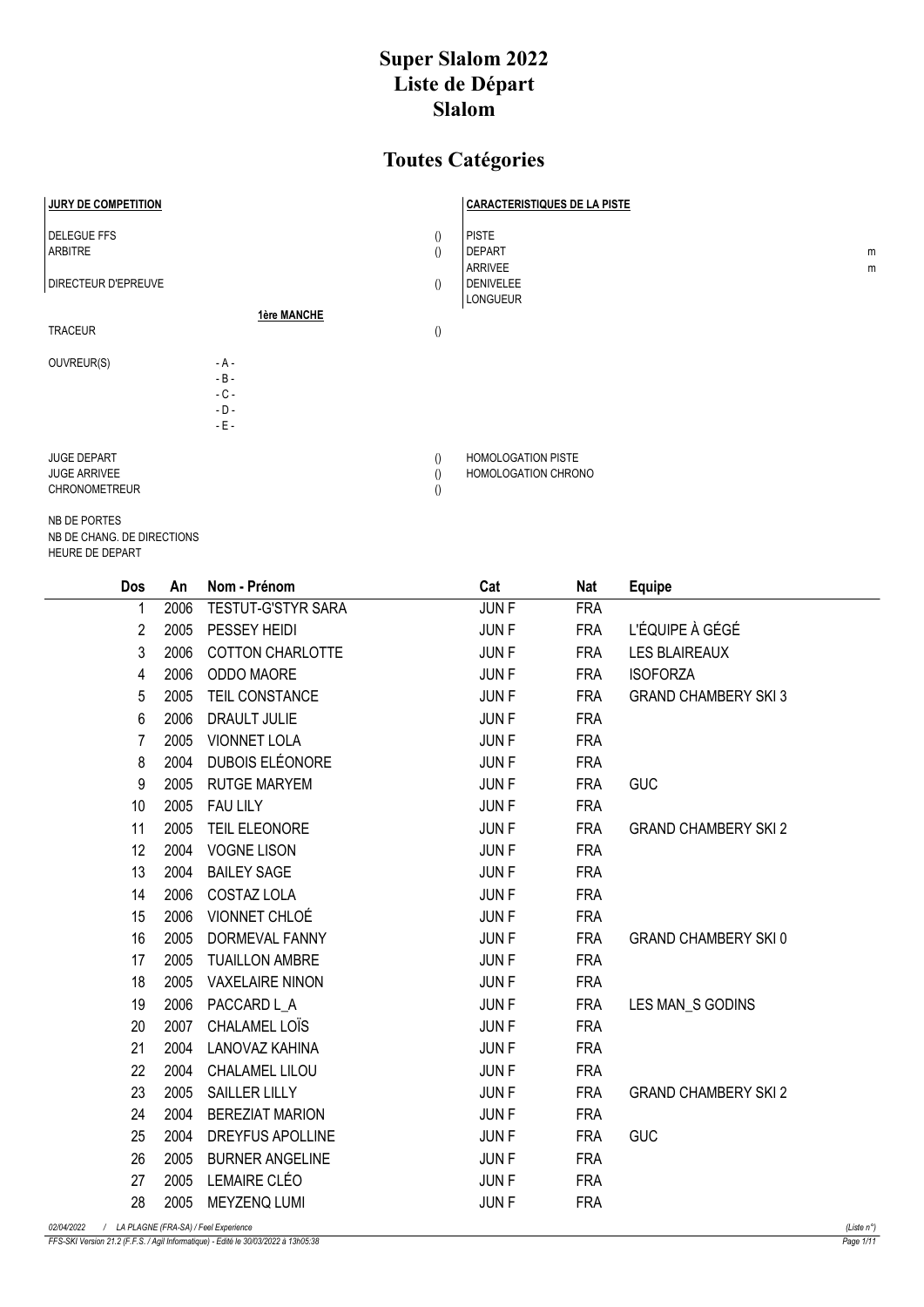| Dos | An   | Nom - Prénom                 | Cat              | Nat        | <b>Equipe</b>               |
|-----|------|------------------------------|------------------|------------|-----------------------------|
| 29  | 2005 | VANBIERVLIET EMMA            | JUN F            | <b>FRA</b> |                             |
| 30  | 2004 | ODDO NOA                     | <b>JUN M</b>     | <b>FRA</b> |                             |
| 31  | 2005 | <b>JANOT ETHAN</b>           | <b>JUN M</b>     | <b>FRA</b> |                             |
| 32  | 2006 | <b>GANGNARD TITOUAN</b>      | <b>JUN M</b>     | <b>FRA</b> |                             |
| 33  | 2006 | <b>JOSSERAND THOMAS</b>      | <b>JUN M</b>     | <b>FRA</b> | LES AIGLES DE MANIGOD       |
| 34  | 2006 | <b>MOULIN MATHIS</b>         | <b>JUN M</b>     | <b>FRA</b> | <b>ISOFORZA</b>             |
| 35  | 2006 | <b>BERNARD ALEXIS</b>        | <b>JUN M</b>     | <b>FRA</b> | LES MAN'S GODINS            |
| 36  | 2005 | <b>FORTAIN SLOAN</b>         | <b>JUN M</b>     | <b>FRA</b> | <b>GRAND CHAMBERY SKI0</b>  |
| 37  | 2006 | RONCO MATTEO                 | <b>JUN M</b>     | <b>FRA</b> |                             |
| 38  | 2007 | AVOCAT TITOUAN               | <b>JUN M</b>     | <b>FRA</b> |                             |
| 39  | 2007 | MAILLEBUAU MATHIS            | <b>JUN M</b>     | <b>FRA</b> | <b>ISOFORZA</b>             |
| 40  | 2006 | SAULNIER THOMAS              | <b>JUN M</b>     | <b>FRA</b> |                             |
| 41  | 2004 | <b>CASTELAIN SIMON</b>       | <b>JUN M</b>     | <b>FRA</b> |                             |
| 42  | 2006 | <b>FALICON ASHTON</b>        | <b>JUN M</b>     | <b>FRA</b> | <b>ISOFORZA</b>             |
| 43  | 2006 | <b>HOSSZU MATIS</b>          | <b>JUN M</b>     | <b>FRA</b> | <b>LES BLAIREAUX</b>        |
| 44  | 2007 | PERRILLAT MERCEROZ THIBAULT  | <b>JUN M</b>     | <b>FRA</b> | LES AIGLES DE MANIGOD       |
| 45  | 2006 | PAQUEREAU GASPARD            | <b>JUN M</b>     | <b>FRA</b> |                             |
| 46  | 2005 | <b>HUGO BALLAY</b>           | <b>JUN M</b>     | <b>FRA</b> |                             |
| 47  | 2004 | <b>COLLOMB CLERC GREG</b>    | <b>JUN M</b>     | <b>FRA</b> | L'ÉQUIPE À GÉGÉ             |
| 48  | 2007 | <b>RIAUTE ADAM</b>           |                  | <b>FRA</b> |                             |
|     | 2007 |                              | <b>JUN M</b>     |            |                             |
| 49  |      | <b>FAU ZACHARIE</b>          | <b>JUN M</b>     | <b>FRA</b> |                             |
| 50  | 2004 | <b>GUY DAMIEN</b>            | <b>JUN M</b>     | <b>FRA</b> |                             |
| 51  | 2005 | <b>HOËN BASTIEN</b>          | <b>JUN M</b>     | <b>FRA</b> |                             |
| 52  | 2004 | <b>LERAY ERWAN</b>           | <b>JUN M</b>     | <b>FRA</b> |                             |
| 53  | 2005 | RABAT CHARLIE                | <b>JUN M</b>     | <b>FRA</b> |                             |
| 54  | 2005 | DELGADO CLÉMENT              | <b>JUN M</b>     | <b>FRA</b> |                             |
| 55  | 2005 | <b>DUPONT BENJAMIN</b>       | <b>JUN M</b>     | <b>FRA</b> |                             |
| 56  | 2006 | HERNANDEZ MATHIEU            | <b>JUN M</b>     | <b>FRA</b> |                             |
| 57  | 2005 | DUC-GONINAZ LOUIS            | <b>JUN M</b>     | <b>FRA</b> |                             |
| 58  | 2005 | <b>COLLIGNON BASILE</b>      | <b>JUN M</b>     | <b>FRA</b> |                             |
| 59  |      | 2005 BROCHE TOMASS           | JUN M            | <b>FRA</b> |                             |
| 60  |      | 2005 MARIE MATEO             | JUN M            | <b>FRA</b> |                             |
| 61  |      | 2005 ESCALA IBAN             | JUN M            | <b>FRA</b> |                             |
| 62  | 2004 | JOANNAIS FLORENT             | JUN M            | <b>FRA</b> |                             |
| 63  |      | 2004 MACHEREL GAUTHIER       | JUN M            | <b>FRA</b> |                             |
| 64  | 2005 | <b>CRETIN LIEVEN</b>         | JUN M            | <b>FRA</b> |                             |
| 65  | 2004 | <b>MOMOT AURELIEN</b>        | JUN M            | <b>FRA</b> |                             |
| 66  | 2006 | TORRES GIRAUD EMMANUEL       | JUN M            | FRA        | <b>GRAND CHAMBERY SKI 1</b> |
| 67  | 2004 | <b>MER MATHIS</b>            | JUN M            | <b>FRA</b> |                             |
| 68  | 2004 | <b>DELAIGUE EDGAR</b>        | <b>JUN M</b>     | <b>FRA</b> |                             |
| 69  | 2006 | BUFFIN ADRIEN                | <b>JUN M</b>     | <b>FRA</b> |                             |
| 70  | 1988 | NOENS NASTASIA               | SEN F            | <b>FRA</b> |                             |
| 71  | 1990 | BRIGNONE FEDERICA            | SEN F            | ITA        |                             |
| 72  | 2001 | LAMURE MARIE                 | SEN F            | <b>FRA</b> |                             |
| 73  | 1995 | DIREZ CLARA                  | SEN <sub>F</sub> | <b>FRA</b> |                             |
| 74  | 1991 | <b>FRASSE SOMBET CORALIE</b> | SEN F            | <b>FRA</b> |                             |
| 75  | 1989 | <b>WORLEY TESSA</b>          | SEN F            | <b>FRA</b> |                             |
| 76  | 2002 | MEYER GARANCE                | SEN F            | <b>FRA</b> |                             |
| 77  |      | 2001 BRECHE CLARISSE         | SEN F            | FRA        | <b>UVEX</b>                 |
| 78  |      |                              |                  |            |                             |
| 79  |      | 2002 MCFARLANE CAITLIN       | SEN F            | FRA        | <b>UVEX</b>                 |
| 80  |      | 2001 CHEVRIER MARION         | SEN F            | <b>FRA</b> |                             |
|     |      |                              |                  |            |                             |

FFS-SKI Version 21.2 (F.F.S. / Agil Informatique) - Edité le 30/03/2022 à 13h05:39 Page 2/11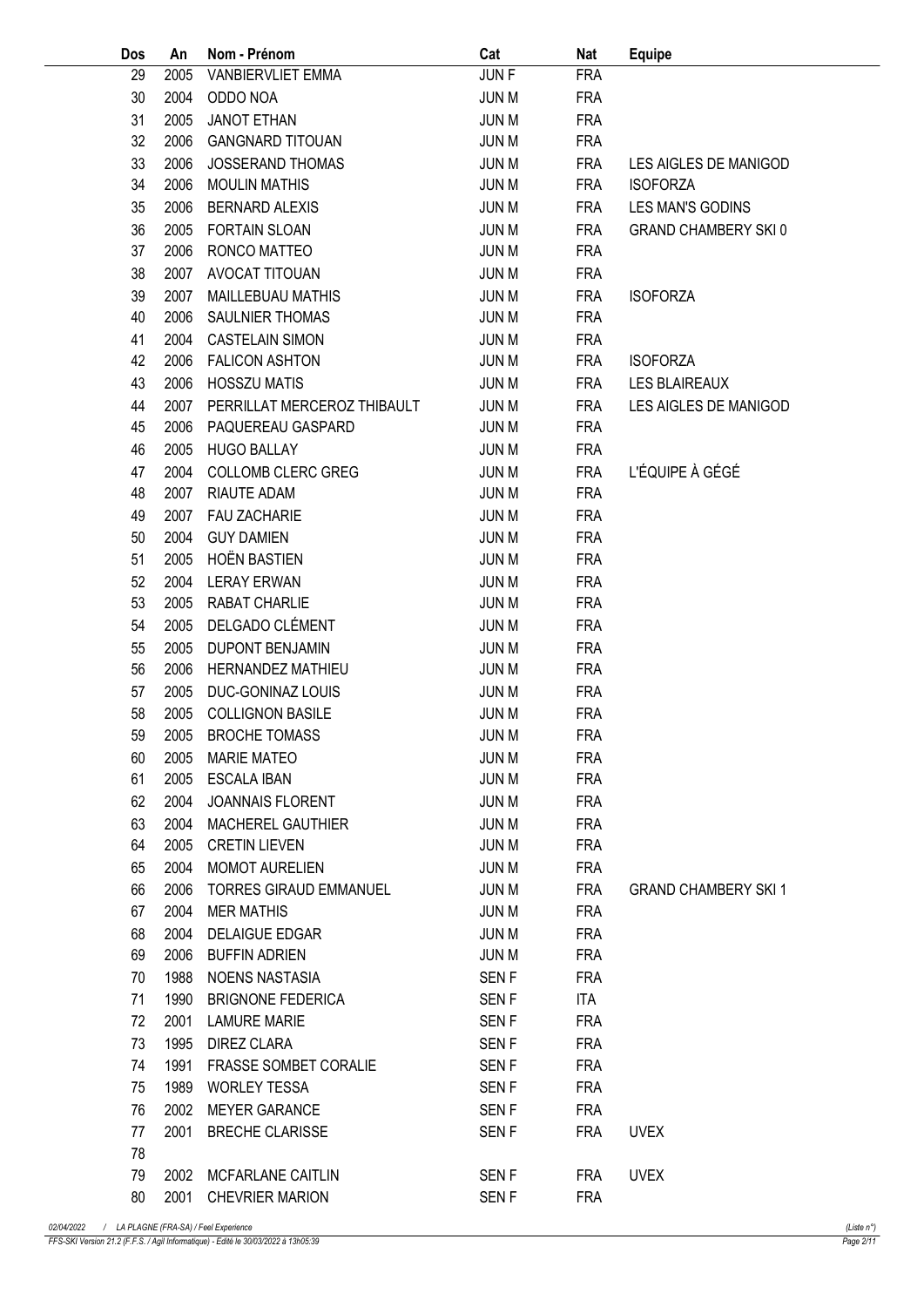| Dos | An   | Nom - Prénom                   | Cat          | Nat        | <b>Equipe</b>        |
|-----|------|--------------------------------|--------------|------------|----------------------|
| 81  | 2000 | DAVID CANDICE                  | <b>SENF</b>  | <b>FRA</b> |                      |
| 82  | 2001 | <b>CHEVRIER AXELLE</b>         | SEN F        | <b>FRA</b> |                      |
| 83  | 1994 | <b>BOCHET MARIE</b>            | <b>SENF</b>  | <b>FRA</b> | LES ÉTOILES FILANTES |
| 84  | 1998 | RASSAT PACO                    | SEN M        | <b>FRA</b> |                      |
| 85  | 1998 | <b>AMIEZ STEVEN</b>            | <b>SENM</b>  | <b>FRA</b> |                      |
| 86  | 2000 | <b>DESGRIPPES HUGO</b>         | <b>SENM</b>  | <b>FRA</b> |                      |
| 87  | 2000 | <b>BIANCHINI AUGUSTIN</b>      | <b>SENM</b>  | <b>FRA</b> |                      |
| 88  | 1998 | ANGUENOT LÉO                   | <b>SENM</b>  | <b>FRA</b> |                      |
| 89  | 1999 | PARAND LOEVAN                  | <b>SEN M</b> | <b>FRA</b> |                      |
| 90  | 2000 | ORECCHIONI DIEGO               | <b>SENM</b>  | <b>FRA</b> | <b>UVEX</b>          |
| 91  | 2001 | <b>LARDON THOMAS</b>           | <b>SENM</b>  | <b>FRA</b> | <b>UVEX</b>          |
| 92  | 2001 | DUCROS LÉO                     | <b>SEN M</b> | <b>FRA</b> |                      |
| 93  | 1991 | PINTURAULT ALEXIS              | <b>SENM</b>  | <b>FRA</b> |                      |
| 94  | 1993 | YULE DANIEL                    | <b>SENM</b>  | SUI        |                      |
| 95  | 1997 | NOEL CLEMENT                   | <b>SEN M</b> | <b>FRA</b> |                      |
| 96  | 1992 | <b>MURISIER JUSTIN</b>         | <b>SENM</b>  | <b>SUI</b> |                      |
| 97  | 1994 | <b>FAVROT THIBAUT</b>          | <b>SENM</b>  | <b>FRA</b> | SKI INDOOR 4809      |
| 98  | 1997 | LETITRE THÉO                   | <b>SEN M</b> | <b>FRA</b> |                      |
| 99  | 1994 | SARRAZIN CYPRIEN               | <b>SENM</b>  | <b>FRA</b> |                      |
| 100 | 1984 | <b>GRANGE JEAN BAPTISTE</b>    | <b>SENM</b>  | <b>FRA</b> |                      |
| 101 | 1992 | <b>FAIVRE MATHIEU</b>          | <b>SENM</b>  | <b>FRA</b> |                      |
| 102 | 1979 | LIZEROUX JULIEN                | VET M        | <b>FRA</b> |                      |
| 103 | 1990 | <b>MUZATON MAXENCE</b>         | <b>SENM</b>  | <b>FRA</b> |                      |
| 104 | 1994 | ALLEGRE NILS                   | <b>SENM</b>  | <b>FRA</b> |                      |
| 105 | 1991 | <b>GIEZENDANNER BLAISE</b>     | <b>SENM</b>  | <b>FRA</b> |                      |
| 106 | 1991 | RAFFORT NICOLAS                | <b>SEN M</b> | <b>FRA</b> |                      |
| 107 | 1981 | <b>CLAREY JOHAN</b>            | VET M        | <b>FRA</b> |                      |
| 108 | 1992 | <b>GIRAUD-MOINE VALENTIN</b>   | <b>SENM</b>  | <b>FRA</b> |                      |
| 109 | 1995 | <b>GUIPPONI BARFETY MORGAN</b> | <b>SENM</b>  | <b>FRA</b> |                      |
| 110 | 1989 | CHAPUIS JEAN FRÉDERIC          | <b>SENM</b>  | <b>FRA</b> |                      |
| 111 |      | 1972 AMIEZ SEBASTIEN           | VET M        | <b>FRA</b> | <b>TEAM SAMSE</b>    |
| 112 |      | 2001 LEDEUX TESS               | SEN F        | <b>FRA</b> |                      |
| 113 |      | 1998 LAFFONT PERRINE           | SEN F        | FRA        |                      |
| 114 | 1997 | CABROL CAMILLE                 | SEN F        | <b>FRA</b> |                      |
| 115 | 1991 | THOVEX MIRABELLE               | SEN F        | <b>FRA</b> | <b>TONTON CARTON</b> |
| 116 | 1986 | <b>FARAUT PERRINE</b>          | SEN F        | <b>FRA</b> |                      |
| 117 | 1989 | ROLLAND KEVIN                  | SEN M        | <b>FRA</b> |                      |
| 118 |      | 1999 GORRY ELIOT               | SEN M        | <b>FRA</b> |                      |
| 119 | 2000 | THEBAUD NATHAN                 | <b>SENM</b>  | <b>FRA</b> |                      |
| 120 | 1989 | PREVOST JEREMY                 | <b>SENM</b>  | <b>FRA</b> |                      |
| 121 |      | 1993 NOCHEZ ELIOT              | SEN M        | <b>FRA</b> |                      |
| 122 |      | 1985 D'HAENE FRANÇOIS          | SEN M        | <b>FRA</b> |                      |
| 123 |      | 1984 LANNE MICHEL              | SEN M        | <b>FRA</b> |                      |
| 124 |      | 1988 FOURCADE MARTIN           | SEN M        | <b>FRA</b> |                      |
| 125 | 1989 | <b>DANDOIS MATTHIAS</b>        | SEN M        | <b>FRA</b> |                      |
| 126 |      | 1983 ROUX CHRISTOPHE           | SEN M        | SUI        |                      |
| 127 | 2000 | SOCQUET DAGOREAU JULIA         | SEN F        | FRA        | SKI INDOOR 4809      |
| 128 | 2001 | <b>VARSIN NILS</b>             | SEN M        | FRA        | <b>DOLIN</b>         |
| 129 |      | 2003 LLORACH JULES             | <b>SEN M</b> | <b>FRA</b> |                      |
| 130 |      | 2002 CHALAMEL CLÉO             | SEN F        | <b>FRA</b> |                      |
| 131 | 1995 | <b>JAUSSAUD CYRIL</b>          | SEN M        | <b>FRA</b> |                      |
| 132 |      | 2001 BERTHET MATTÉO            | <b>SENM</b>  | FRA        | <b>DOLIN</b>         |
|     |      |                                |              |            |                      |

FFS-SKI Version 21.2 (F.F.S. / Agil Informatique) - Edité le 30/03/2022 à 13h05:39 Page 3/11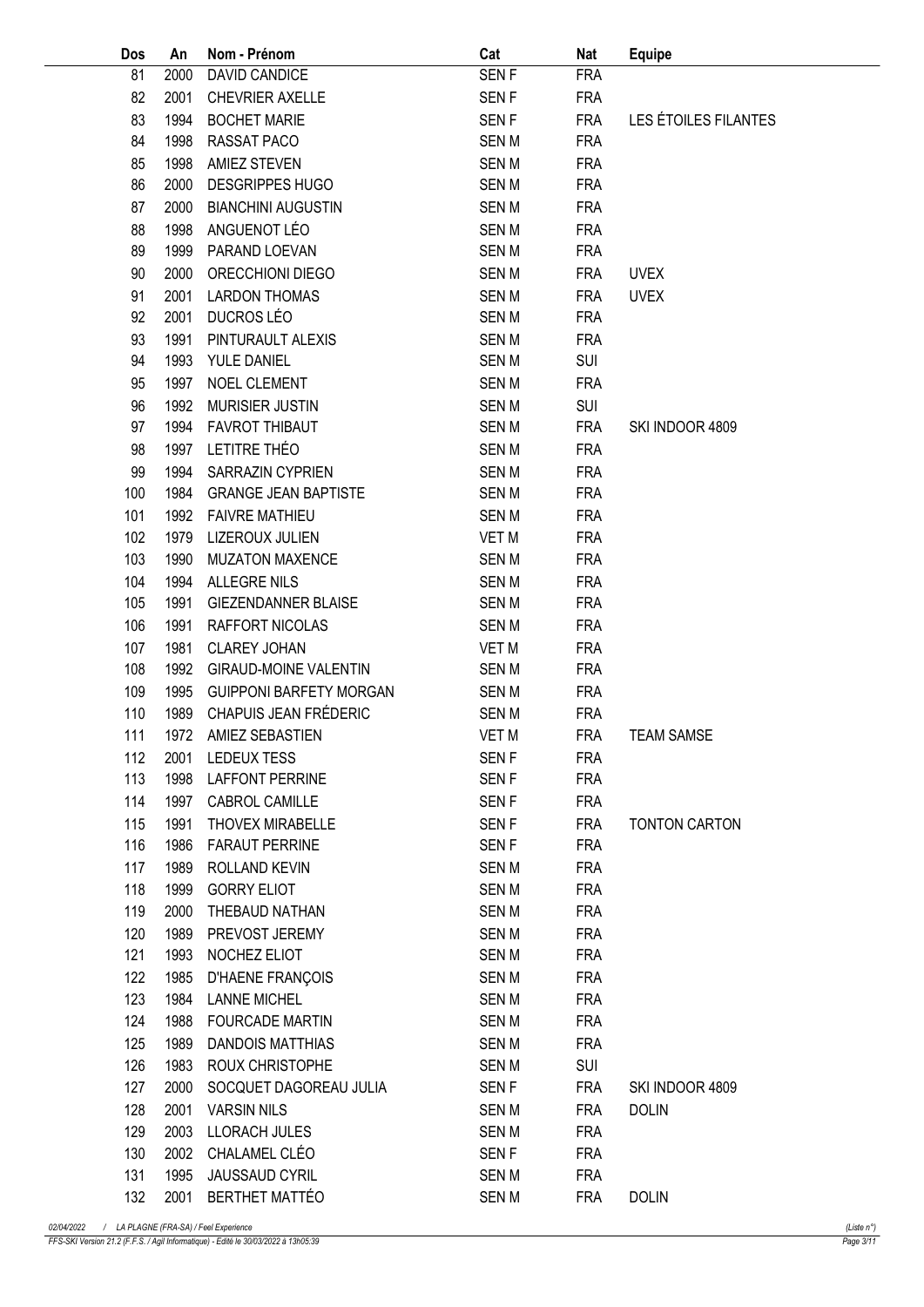| Dos | An   | Nom - Prénom              | Cat              | Nat        | <b>Equipe</b>                  |
|-----|------|---------------------------|------------------|------------|--------------------------------|
| 133 | 2002 | ARPIN HUGO                | <b>SENM</b>      | <b>FRA</b> |                                |
| 134 | 1993 | <b>AGNELLET COLIN</b>     | <b>SENM</b>      | <b>FRA</b> | L'ÉQUIPE QUI FAIT L'TAFF       |
| 135 | 1995 | LITNIANSKI CLÉMENT        | <b>SENM</b>      | <b>FRA</b> | L'ÉQUIPE QUI FAIT MIEUX LE TAF |
| 136 | 2002 | <b>AVOCAT EMELYNE</b>     | SEN <sub>F</sub> | <b>FRA</b> |                                |
| 137 | 2002 | ANGUENOT INÈS             | <b>SENF</b>      | <b>FRA</b> | L'EQUIPE QUI FAIT L'TAFF       |
| 138 | 2002 | PERRUISSET GAUTHIER       | <b>SENM</b>      | <b>FRA</b> | <b>GRAND CHAMBERY SKI0</b>     |
| 139 | 1997 | MAISTRE JOFFREY           | <b>SENM</b>      | <b>FRA</b> | L'EQUIPE QUI FAIT L'TAFF       |
| 140 | 1986 | DUMAX-BAUDRON DENIS       | <b>SENM</b>      | <b>FRA</b> | SKI INDOOR 4809                |
| 141 | 1998 | SEIMETZ ADRIEN            | <b>SENM</b>      | <b>FRA</b> | L'ÉQUIPE QUI FAIT MIEUX LE TAF |
| 142 | 2001 | <b>MERCK TERRY</b>        | <b>SENM</b>      | <b>FRA</b> |                                |
| 143 | 2003 | PARGNY MATEO              | <b>SENM</b>      | <b>FRA</b> |                                |
| 144 | 1993 | <b>BARBIN GUILLAUME</b>   | <b>SENM</b>      | <b>FRA</b> | L'EQUIPE QUI FAIT L'TAFF       |
| 145 | 2002 | PACCARD JULIE             | SEN <sub>F</sub> | <b>FRA</b> |                                |
| 146 | 1993 | JULLIAND ELOISE           | SEN <sub>F</sub> | <b>FRA</b> |                                |
| 147 | 1965 | CHOSSAT CYRIL             | PAPY RID         | <b>FRA</b> |                                |
| 148 | 1997 | <b>GENAND TOMMY</b>       | <b>SENM</b>      | <b>FRA</b> | L'ÉQUIPE QUI FAIT MIEUX LE TAF |
| 149 | 1988 | <b>BIETH OLIVIER</b>      | <b>SENM</b>      | <b>FRA</b> | <b>GUC</b>                     |
| 150 | 1993 | <b>QUAQUARELLI NICOLA</b> | <b>SENM</b>      | <b>ITA</b> |                                |
| 151 | 1993 | <b>BRIGNONE DAVIDE</b>    | <b>SENM</b>      | <b>ITA</b> |                                |
| 152 | 1992 | BASSO NICOLO              | <b>SENM</b>      | <b>ITA</b> |                                |
| 153 | 1993 | <b>DELBERGHE WILLIAM</b>  | <b>SENM</b>      | <b>FRA</b> |                                |
| 154 | 1997 | DELBERGHE PAUL            | <b>SENM</b>      | <b>FRA</b> |                                |
| 155 | 1995 | <b>FORNI PIERRE</b>       | <b>SENM</b>      | <b>FRA</b> |                                |
| 156 | 1977 | <b>FOURNET LOIC</b>       | <b>VET M</b>     | <b>FRA</b> |                                |
| 157 | 1996 | <b>CLEMENT AUBIN</b>      | <b>SENM</b>      | <b>FRA</b> |                                |
| 158 | 2001 | <b>DELAIGUE ADRIEN</b>    | <b>SENM</b>      | <b>FRA</b> |                                |
| 159 | 2003 | <b>MECCA LOAN</b>         | <b>SENM</b>      | <b>FRA</b> |                                |
| 160 | 1993 | <b>BRUN NICOLAS</b>       | <b>SENM</b>      | <b>FRA</b> | L'ÉQUIPE QUI FAIT PLUS OU MOIN |
| 161 | 1994 | NICOLETTA ROMANE          | SEN <sub>F</sub> | <b>FRA</b> | <b>BORN TO BE WILD</b>         |
| 162 | 1998 | <b>BOINOT TOM</b>         | <b>SENM</b>      | <b>FRA</b> |                                |
| 163 | 1999 | <b>RIZZI CAMILLE</b>      | <b>SENF</b>      | <b>FRA</b> |                                |
| 164 |      | 1995 LANÇON FÉLIX         | SEN M            | <b>FRA</b> | <b>SKIER RANGERS</b>           |
| 165 |      | 1992 MINOUFLET JEAN       | <b>SEN M</b>     | <b>FRA</b> |                                |
| 166 | 2001 | VALLERENT GASPARD         | <b>SENM</b>      | <b>FRA</b> |                                |
| 167 |      | 1977 LEMAIRE FRANCK       | VET M            | <b>FRA</b> |                                |
| 168 | 1996 | DAVID NICOLAS             | <b>SENM</b>      | <b>FRA</b> | <b>BORN TO BE WILD</b>         |
| 169 | 2003 | PERRILLAT BAPTISTE        | <b>SENM</b>      | <b>FRA</b> |                                |
| 170 | 1996 | RIZZI FABIEN              | <b>SEN M</b>     | <b>FRA</b> |                                |
| 171 | 2002 | DUPONT ALEXANDRE          | <b>SEN M</b>     | <b>FRA</b> |                                |
| 172 | 2001 | <b>COUSINARD BAPTISTE</b> | <b>SENM</b>      | <b>FRA</b> |                                |
| 173 | 1998 | <b>LAGARDE VICTOR</b>     | <b>SENM</b>      | <b>FRA</b> |                                |
| 174 | 1999 | TRUCHET LUCIE             | SEN <sub>F</sub> | <b>FRA</b> |                                |
| 175 | 2003 | <b>BRENON MATHIS</b>      | <b>SEN M</b>     | <b>FRA</b> |                                |
| 176 | 2001 | PASINI VICTOR             | <b>SENM</b>      | <b>FRA</b> |                                |
| 177 | 1997 | <b>HALLANT EMMA</b>       | SEN <sub>F</sub> | <b>FRA</b> | L'ÉQUIPE QUI FAIT UN PEU MOINS |
| 178 | 2001 | <b>RADIGUE LUCIE</b>      | <b>SENM</b>      | <b>FRA</b> |                                |
| 179 | 2002 | <b>BROCHE LOU</b>         | <b>SENM</b>      | <b>FRA</b> |                                |
| 180 | 2001 | <b>BESIN NICOLAS</b>      | <b>SENM</b>      | <b>FRA</b> |                                |
| 181 | 1997 | SAINTVOIRIN JEREMY        | <b>SENM</b>      | FRA        | BORN TO BE WILD                |
| 182 | 1990 | AGNELLET ANTHONY          | <b>SENM</b>      | <b>FRA</b> | L'ÉQUIPE QUI FAIT UN PEU MOINS |
| 183 | 2000 | PIANCASTELLI ROBIN        | <b>SENM</b>      | <b>FRA</b> | POMME DE PIN                   |
| 184 |      | 2003 COMMAND LAURIS       | <b>SENM</b>      | <b>FRA</b> |                                |
|     |      |                           |                  |            |                                |

FFS-SKI Version 21.2 (F.F.S. / Agil Informatique) - Edité le 30/03/2022 à 13h05:39 Page 4/11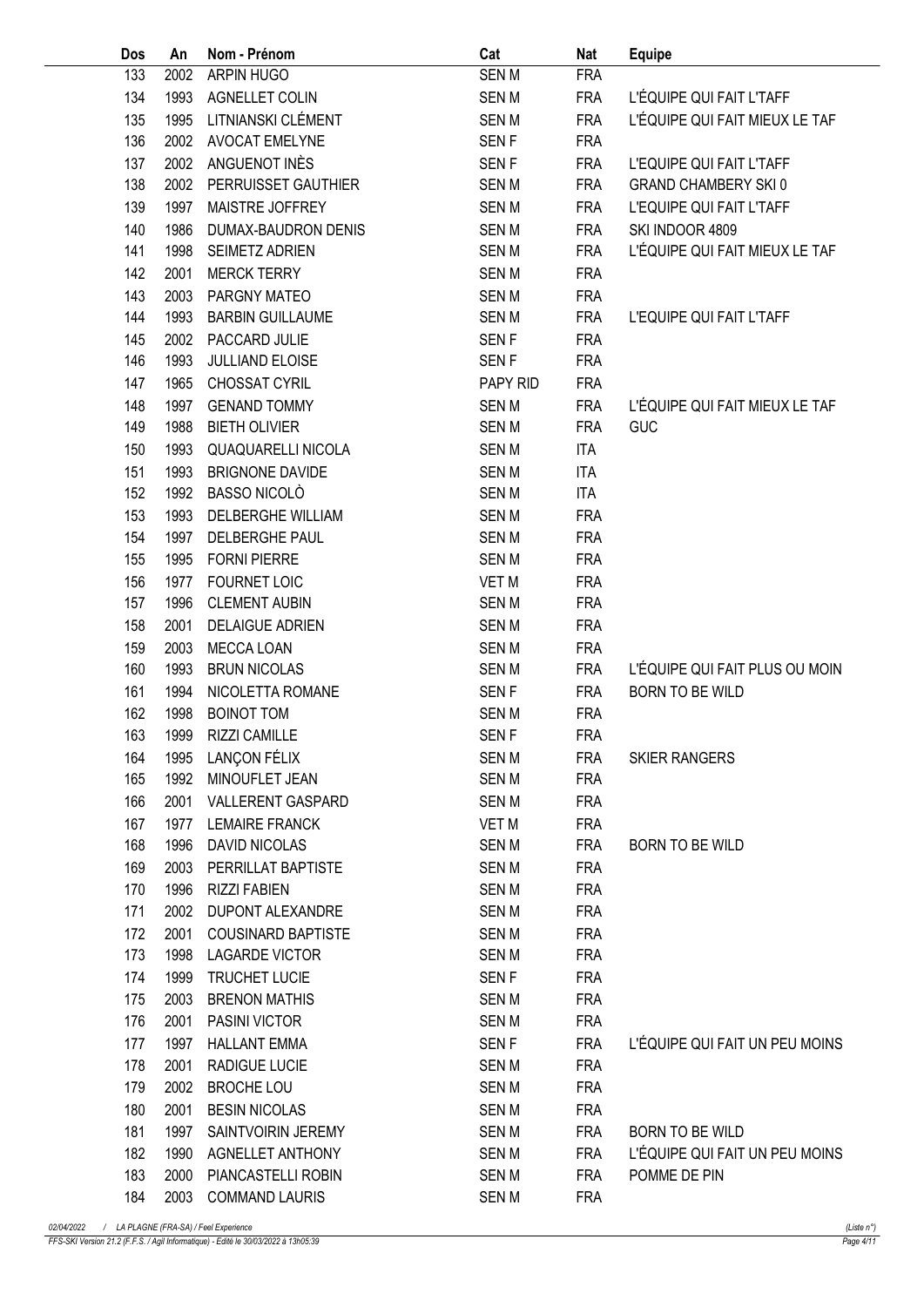| Dos        | An           | Nom - Prénom              | Cat                         | <b>Nat</b>               | <b>Equipe</b>                  |
|------------|--------------|---------------------------|-----------------------------|--------------------------|--------------------------------|
| 185        | 1999         | <b>BURAH VICTORIA</b>     | SEN <sub>F</sub>            | <b>FRA</b>               | <b>MEN IN WHITE</b>            |
| 186        | 2001         | PRUNIER--DAUMAS MAËLIS    | SEN <sub>F</sub>            | <b>FRA</b>               |                                |
| 187        | 1997         | PAGET QUENTIN             | <b>SENM</b>                 | <b>FRA</b>               | SKI INDOOR 4809                |
| 188        | 2000         | <b>FARAILL PAOLO</b>      | <b>SENM</b>                 | <b>FRA</b>               | <b>GRAND CHAMBERY SKI 1</b>    |
| 189        | 1992         | <b>BIANCHI MARION</b>     | <b>SENF</b>                 | <b>FRA</b>               |                                |
| 190        | 2000         | RITTER TIMOTHEE           | SEN M                       | <b>FRA</b>               |                                |
| 191        | 2003         | <b>DUCRET MIKE-ALOYS</b>  | <b>SENM</b>                 | <b>FRA</b>               |                                |
| 192        | 1999         | <b>DEBALME ROBIN</b>      | SEN M                       | <b>FRA</b>               |                                |
| 193        | 1969         | <b>CLOUP OLIVIER</b>      | <b>VET M</b>                | <b>FRA</b>               |                                |
| 194        | 1996         | MOUREY ALIX               | <b>SENM</b>                 | <b>FRA</b>               |                                |
| 195        | 1998         | <b>DESNOS QUENTIN</b>     | <b>SENM</b>                 | <b>FRA</b>               |                                |
| 196        | 1971         | MERMILLOD-BLONDIN THIERRY | <b>VET M</b>                | <b>FRA</b>               | L'ÉQUIPE QUI FAIT MIEUX LE TAF |
|            |              | <b>BARBIER AGATHE</b>     |                             |                          |                                |
| 197<br>198 | 2003<br>1978 | PESSEY SAMUEL             | <b>SENF</b><br><b>VET M</b> | <b>FRA</b><br><b>FRA</b> | L'ÉQUIPE À GÉGÉ                |
|            |              |                           |                             |                          |                                |
| 199        | 1968         | <b>VAXELAIRE LAURENT</b>  | <b>VET M</b>                | <b>FRA</b>               |                                |
| 200        | 1997         | <b>PASQUIER EMILIE</b>    | <b>SENF</b>                 | <b>FRA</b>               |                                |
| 201        | 1966         | POUILLOUX FRANCOIS        | PAPY RID                    | <b>FRA</b>               | <b>GUC</b>                     |
| 202        | 1968         | ANGUENOT LIONEL           | <b>VET M</b>                | <b>FRA</b>               | L'ÉQUIPE QUI FAIT PLUS OU MOIN |
| 203        | 1963         | HARDANGE FRANÇOISE        | <b>MAMY RID</b>             | <b>FRA</b>               |                                |
| 204        | 1988         | <b>GUIGNIER GUILLAUME</b> | <b>SENM</b>                 | <b>FRA</b>               |                                |
| 205        | 1996         | <b>DUFOUR ALICE</b>       | <b>SENF</b>                 | <b>FRA</b>               |                                |
| 206        | 2003         | <b>GRISOLANO LOUIS</b>    | SEN M                       | <b>FRA</b>               |                                |
| 207        | 1979         | <b>BLACHOT LINDA</b>      | VET F                       | <b>FRA</b>               | <b>FOURTYPLAGNE</b>            |
| 208        | 1982         | ARNAUD AURORE             | VET F                       | <b>FRA</b>               |                                |
| 209        | 1976         | <b>COLLIGNON MATHIEU</b>  | <b>VET M</b>                | <b>FRA</b>               |                                |
| 210        | 1986         | <b>MARSELLA MARINE</b>    | <b>SENF</b>                 | <b>FRA</b>               | <b>SKIER RANGERS</b>           |
| 211        | 2003         | <b>DUBREUX BAPTISTE</b>   | <b>SENM</b>                 | <b>FRA</b>               |                                |
| 212        | 1979         | ARNAUD STÉPHANE           | <b>VET M</b>                | <b>FRA</b>               |                                |
| 213        | 1963         | <b>MERCIER ERIC</b>       | PAPY RID                    | <b>FRA</b>               |                                |
| 214        | 1995         | <b>MAHE BERTILLE</b>      | <b>SENF</b>                 | <b>FRA</b>               | <b>MEN IN WHITE</b>            |
| 215        |              | 1982 FERRET NICOLAS       | VET M                       | FRA                      | <b>MEN IN WHITE</b>            |
| 216        |              | 1995 BRUN CLÉMENT         | SEN M                       | FRA                      | MEN IN WHITE                   |
| 217        | 1990         | PETEX AGATHE              | SEN <sub>F</sub>            | FRA                      |                                |
| 218        | 1985         | PETEX ROBIN               | SEN M                       | <b>FRA</b>               |                                |
| 219        | 1974         | LLORACH GAETAN            | VET M                       | <b>FRA</b>               |                                |
| 220        | 2002         | <b>GIEZENDANNER LIAM</b>  | <b>SENM</b>                 | <b>FRA</b>               |                                |
| 221        | 1996         | <b>ABRY ALEXIS</b>        | SEN M                       | <b>FRA</b>               |                                |
| 222        | 2000         | <b>GAGLIO ENZO</b>        | <b>SEN M</b>                | <b>FRA</b>               |                                |
| 223        | 1997         | ROCHAS THEO               | SEN M                       | <b>FRA</b>               |                                |
| 224        | 2001         | <b>MECCA LAURINE</b>      | SEN <sub>F</sub>            | <b>FRA</b>               |                                |
| 225        | 1991         | <b>MATTESI MELANIE</b>    | SEN <sub>F</sub>            | <b>FRA</b>               |                                |
| 226        | 1997         | ROUGON CAMILLE            | SEN M                       | <b>FRA</b>               |                                |
| 227        | 1997         | <b>GRANGE ANAIS</b>       | SEN F                       | <b>FRA</b>               |                                |
| 228        | 1981         | SCOTT SÉBASTIEN           | VET M                       | <b>FRA</b>               |                                |
| 229        | 1995         | <b>TESSORE MELVIN</b>     | <b>SEN M</b>                | <b>FRA</b>               | <b>LES BLAIREAUX</b>           |
| 230        | 2000         | <b>CHARVET ADRIEN</b>     | <b>SEN M</b>                | <b>FRA</b>               |                                |
| 231        | 1993         |                           | SEN <sub>F</sub>            |                          |                                |
|            |              | <b>GUEDJ CINDY</b>        |                             | <b>FRA</b>               |                                |
| 232        | 1993         | RACHEL HUGO               | SEN M                       | FRA                      | L'ÉQUIPE QUI FAIT PLUS OU MOIN |
| 233        | 2002         | <b>REVOLIER ABEL</b>      | <b>SEN M</b>                | <b>FRA</b>               |                                |
| 234        | 1993         | <b>GUÉRIN THIBAUT</b>     | <b>SEN M</b>                | <b>FRA</b>               |                                |
| 235        | 1965         | <b>JADOT THIERRY</b>      | PAPY RID                    | <b>FRA</b>               |                                |
| 236        |              | 1990 CORSO JORIS          | SEN M                       | <b>FRA</b>               | BORN TO BE WILD                |

FFS-SKI Version 21.2 (F.F.S. / Agil Informatique) - Edité le 30/03/2022 à 13h05:39 Page 5/11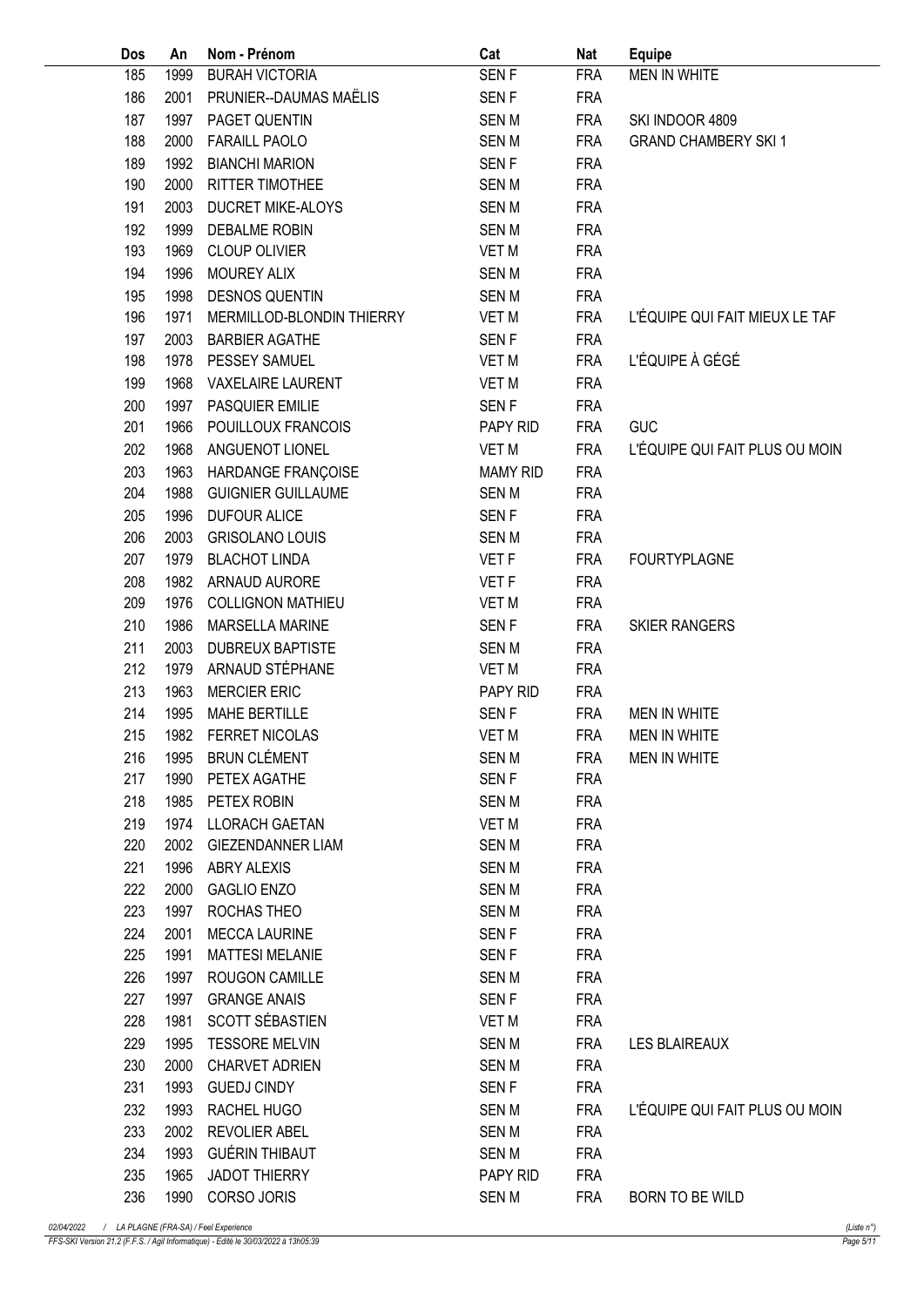| Dos | An   | Nom - Prénom               | Cat              | <b>Nat</b>               | <b>Equipe</b>                  |
|-----|------|----------------------------|------------------|--------------------------|--------------------------------|
| 237 | 1992 | KLINGELSCHMIDT SOPHIE      | SEN <sub>F</sub> | <b>FRA</b>               |                                |
| 238 | 1989 | <b>KRETCHMANN PIERRE</b>   | SEN M            | <b>FRA</b>               | POMME DE PIN                   |
| 239 | 1998 | <b>AGNELLET LAURIE</b>     | <b>SENF</b>      | <b>FRA</b>               | L'ÉQUIPE QUI FAIT PLUS OU MOIN |
| 240 | 1995 | CAVAGNOUD L_O              | SEN M            | <b>FRA</b>               | L QUIPE QUI FAIT UN PEU MOINS  |
| 241 | 1980 | <b>LEMAIRE DAVID</b>       | <b>VET M</b>     | <b>FRA</b>               |                                |
| 242 | 1959 | DE L_HERMITE PATRICK       | PAPY RID         | <b>FRA</b>               |                                |
| 243 | 1997 | <b>ASSAUD THOMAS</b>       | <b>SENM</b>      | <b>FRA</b>               | <b>LES BLAIREAU</b>            |
| 244 | 2001 | <b>MATHEL LUCIE</b>        | <b>SENF</b>      | <b>FRA</b>               |                                |
| 245 | 1980 | DELANOE MORGAN             | VET M            | <b>FRA</b>               |                                |
| 246 | 1991 | YULE ALASTAIR              | <b>SEN M</b>     | SUI                      |                                |
| 247 | 1993 | <b>LUISIER SIMON</b>       | <b>SENM</b>      | <b>SUI</b>               |                                |
| 248 | 1981 | <b>BLANC FLORIAN</b>       | <b>VET M</b>     | <b>FRA</b>               |                                |
| 249 | 1996 | <b>OLLINET TOM</b>         | <b>SENM</b>      | <b>FRA</b>               |                                |
| 250 | 1998 | NICOLETTA CAMILLE          | <b>SENF</b>      | <b>FRA</b>               |                                |
| 251 | 1996 | <b>DINH THOMAS</b>         | <b>SENM</b>      | <b>FRA</b>               |                                |
| 252 | 1965 | <b>GRILL CLAUDE</b>        | PAPY RID         | <b>FRA</b>               |                                |
| 253 | 1982 | <b>VINCENT DAMIEN</b>      | <b>VET M</b>     | <b>FRA</b>               |                                |
| 254 | 1991 | <b>HUSS MARION</b>         | <b>SENF</b>      | <b>FRA</b>               |                                |
| 255 | 1999 | ROZIER-DELGADO PABLO       | SEN M            | <b>FRA</b>               |                                |
| 256 | 2002 | HERLEMONT MASSINI DAVID    | <b>SEN M</b>     | <b>FRA</b>               |                                |
| 257 | 2001 | <b>VRAIN CHARLES</b>       | <b>SENM</b>      | <b>FRA</b>               |                                |
| 258 | 1983 | <b>AMELINE FABIEN</b>      | SEN M            | <b>FRA</b>               | NOT FAST BUT FURIOUS           |
| 259 | 1982 | <b>GIRAUD FLORENT</b>      | <b>VET M</b>     | <b>FRA</b>               |                                |
| 260 | 2000 | <b>GROS-CLAUDE STEPHAN</b> | <b>SENM</b>      | <b>FRA</b>               |                                |
| 261 | 1998 | MERMILLOD BAPTISTE         | <b>SENM</b>      | <b>FRA</b>               |                                |
| 262 | 1959 | <b>RUBIO ERIC</b>          | PAPY RID         | <b>FRA</b>               |                                |
| 263 | 2002 | <b>HUYGUES TOM</b>         | <b>SENM</b>      | <b>FRA</b>               | <b>GRAND CHAMBERY SKI0</b>     |
| 264 | 1971 | <b>GUY NATHALIE</b>        | VET F            | <b>FRA</b>               |                                |
| 265 | 1986 | ASSOULINE AURELIE          | SEN <sub>F</sub> | <b>FRA</b>               |                                |
| 266 | 1996 | <b>CHRISTMANN CLEMENT</b>  | <b>SENM</b>      | <b>FRA</b>               |                                |
| 267 | 1990 | DAUDIN OLIVIER             | <b>SENM</b>      | <b>FRA</b>               | <b>GRAND CHAMBERY SKI 2</b>    |
| 268 |      | 1970 ABOUAF DANIEL         | VET M            | FRA                      | <b>SKIER RANGERS</b>           |
| 269 | 2003 | <b>MERCK MATHIS</b>        | <b>SENM</b>      | <b>FRA</b>               |                                |
| 270 | 1992 | <b>GOBBO FLORIAN</b>       | SEN M            | <b>FRA</b>               |                                |
| 271 | 1995 | <b>MARODON JEROME</b>      | <b>SEN M</b>     | <b>FRA</b>               | LES SUPER KLETS 1              |
| 272 | 2001 | <b>DUPONT GREGORY</b>      | <b>SEN M</b>     | <b>FRA</b>               |                                |
| 273 | 1964 | <b>FRANCOIS GIRARD</b>     | PAPY RID         | FRA                      | PILIERS DU SOULIER             |
| 274 | 2003 | <b>WIKLACZ ALAIN</b>       | SEN M            | <b>FRA</b>               |                                |
| 275 | 1999 | DUPONT CHARLOTTE           | SEN F            | <b>FRA</b>               | POMME DE PIN                   |
| 276 | 1969 | <b>JUGLAIR ALAIN</b>       | VET M            | <b>FRA</b>               |                                |
| 277 | 1967 | REILLER RAPHAEL            | VET M            | FRA                      | PILIERS DU SOULIER             |
| 278 | 1989 | VALTADOROS ALEXANDRE       | SEN M            | <b>FRA</b>               |                                |
| 279 |      | 2002 SZKUTA MATHEO         | SEN M            | <b>FRA</b>               |                                |
| 280 | 1970 | BERTHET PIERRE-JULIEN      | VET M            | <b>FRA</b>               | <b>DOLIN</b>                   |
| 281 | 1998 | <b>BAROU CÉDRIC</b>        |                  |                          |                                |
| 282 | 2000 | ROCHAS PAUL                | SEN M<br>SEN M   | <b>FRA</b><br><b>FRA</b> |                                |
| 283 | 1972 | CASTELAIN GABRIEL          | VET M            | <b>FRA</b>               |                                |
| 284 | 1992 | <b>VENCHIARUTTI ELISE</b>  |                  |                          |                                |
| 285 | 1996 | <b>MARTIN MARINE</b>       | SEN F<br>SEN F   | <b>FRA</b>               | POMME DE PIN                   |
| 286 | 1953 | PESSEY GÉRARD              | PAPY RID         | FRA<br><b>FRA</b>        | L'ÉQUIPE A GÉGÉ                |
| 287 | 1993 | SANDRINI JACQUES           |                  | <b>FRA</b>               |                                |
|     |      |                            | SEN M            |                          |                                |
| 288 |      | 1946 BLANC RENÉ            | PAPY RID         | <b>FRA</b>               |                                |

FFS-SKI Version 21.2 (F.F.S. / Agil Informatique) - Edité le 30/03/2022 à 13h05:39 Page 6/11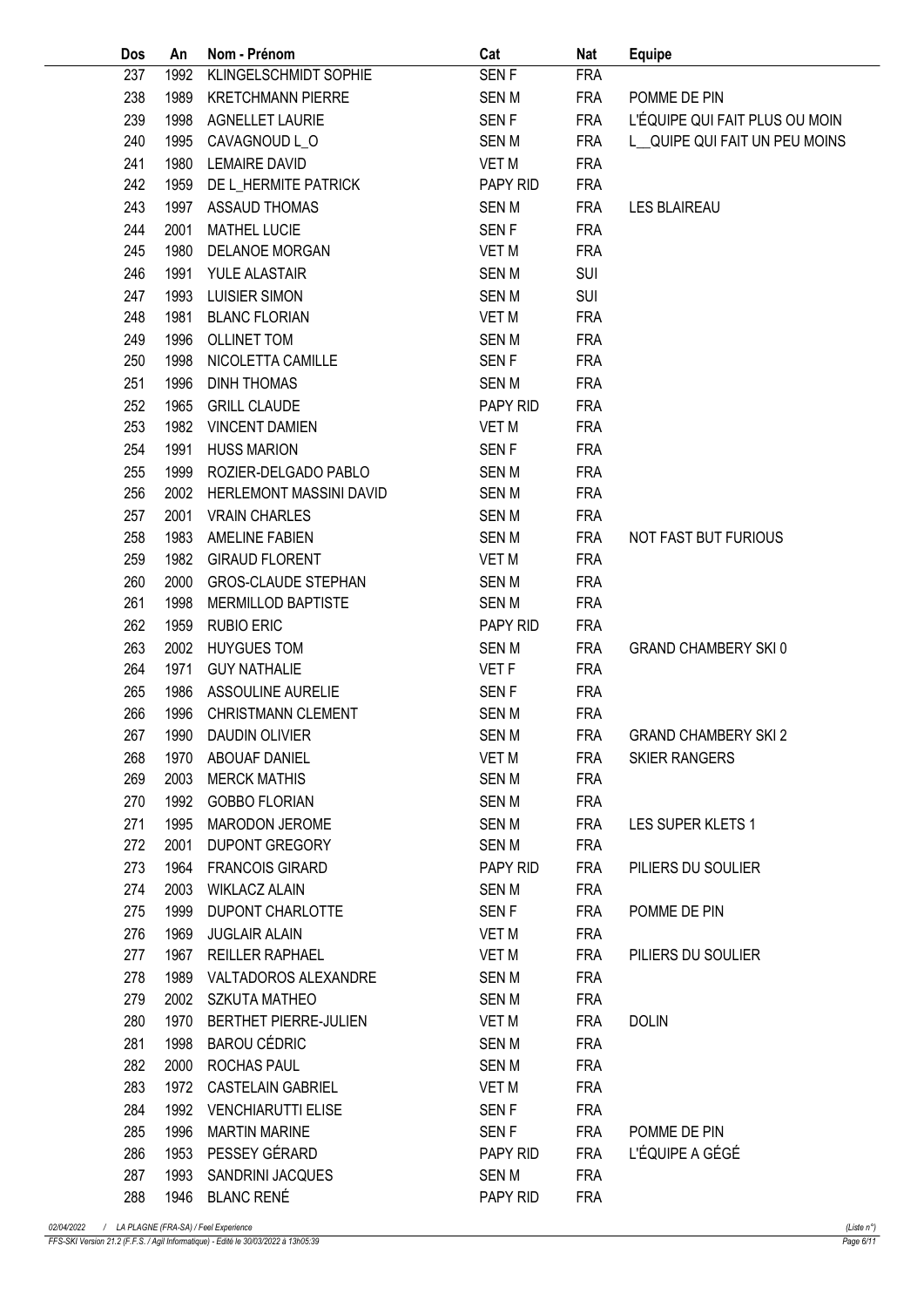| Dos | An   | Nom - Prénom                   | Cat              | Nat        | <b>Equipe</b>                  |
|-----|------|--------------------------------|------------------|------------|--------------------------------|
| 289 | 1987 | DAUDIN BENOIT                  | <b>SENM</b>      | <b>FRA</b> | <b>GRAND CHAMBERY SKI 3</b>    |
| 290 | 1990 | <b>MULLER THOMAS</b>           | SEN M            | <b>FRA</b> | <b>GRAND CHAMBERY SKI 2</b>    |
| 291 | 2003 | <b>GIBERT THOMAS</b>           | <b>SENM</b>      | <b>FRA</b> |                                |
| 292 | 2003 | <b>BICHOT CLARISSE</b>         | <b>VLATTES</b>   | <b>FRA</b> |                                |
| 293 | 1984 | ROUSTAIN SEBASTIEN             | <b>VLATTES</b>   | <b>FRA</b> |                                |
| 294 | 1966 | <b>BARBIER JEAN-CHRISTOPHE</b> | <b>VLATTES</b>   | <b>FRA</b> |                                |
| 295 | 2001 | <b>TROUILLOT EDGAR</b>         | <b>VLATTES</b>   | <b>FRA</b> |                                |
| 296 | 1993 | MERMILLOD-BLONDIN CHARLIE      | <b>VLATTES</b>   | <b>FRA</b> | L'ÉQUIPE QUI FAIT UN PEU MOINS |
| 297 | 1989 | NAVILLOD MATHIEU               | <b>VLATTES</b>   | <b>FRA</b> | <b>REBLOCH'TEAM</b>            |
| 298 | 1984 | <b>MAIERHOFER FABIEN</b>       | <b>VLATTES</b>   | <b>FRA</b> | <b>REBLOCH'TEAM</b>            |
| 299 | 1972 | <b>OLLAGNIER JOSIANE</b>       | <b>VLATTES</b>   | <b>FRA</b> | <b>SKIER RANGERS</b>           |
| 300 | 2002 | PIOVESAN NOAH                  | <b>VLATTES</b>   | <b>FRA</b> |                                |
| 301 | 2001 | <b>BARBOTIN AGATHE</b>         | <b>VLATTES</b>   | <b>FRA</b> |                                |
| 302 | 1995 | PELLEGRINELLI ADRIEN           | <b>VLATTES</b>   | <b>FRA</b> |                                |
| 303 | 1996 | <b>COT ANTHONY</b>             | <b>VLATTES</b>   | <b>FRA</b> | OUI LA RIDE                    |
| 304 | 1974 | PROVENDIE NICOLAS              | <b>VET M</b>     | <b>FRA</b> | <b>YUGE</b>                    |
|     |      | <b>CHARLOT FREDERIC</b>        | PAPY RID         |            |                                |
| 305 | 1964 |                                |                  | <b>FRA</b> | <b>YUGE</b>                    |
| 306 | 1977 | BOUET ALEXANDRE.BOUET          | VET M            | <b>FRA</b> | <b>YUGE</b>                    |
| 307 | 1974 | <b>SAISON THOMAS</b>           | VET M            | <b>FRA</b> | <b>YUGE</b>                    |
| 308 | 1970 | <b>ROLLAND VINCENT</b>         | VET M            | <b>FRA</b> |                                |
| 309 | 1979 | <b>LACOUR MARION</b>           | <b>VET F</b>     | <b>FRA</b> |                                |
| 310 | 1987 | NAVILLOD JULIE                 | SEN F            | <b>FRA</b> |                                |
| 311 | 1974 | <b>VOCQUIER CLAIRE</b>         | VET F            | <b>FRA</b> |                                |
| 312 | 1975 | LE GUEN XAVIER                 | <b>VET M</b>     | <b>FRA</b> | <b>SALOMON VP</b>              |
| 313 | 1972 | MEYZENQ GUILLAUME              | VET M            | <b>FRA</b> | <b>SALOMON VP</b>              |
| 314 | 1977 | MEYZENQ JULIE                  | VET F            | <b>FRA</b> | <b>SALOMON VP</b>              |
| 315 | 1975 | <b>FOGLIATO FRANCO</b>         | VET M            | <b>FRA</b> |                                |
| 316 | 1977 | VASTEL SEBASTIEN               | <b>VET M</b>     | <b>FRA</b> |                                |
| 317 | 1975 | <b>FAVRET LIONEL</b>           | VET M            | <b>FRA</b> |                                |
| 318 | 1979 | MONTAGNONI THIBAUT             | VET M            | <b>FRA</b> |                                |
| 319 |      | 1983 LEVET PASCAL              | <b>SENM</b>      | <b>FRA</b> | <b>SALOMON VP</b>              |
| 320 |      | 1994 BERGER GARANCE            | SEN F            | FRA        |                                |
| 321 |      | 1973 DAMOTTE ROMAIN            | VET M            | FRA        | <b>JEAN LAIN</b>               |
| 322 |      | 2002 DAMOTTE IRIS              | SEN <sub>F</sub> | FRA        | <b>JEAN LAIN</b>               |
| 323 |      | 1974 GROSSIORD RAPHAËL         | VET M            | <b>FRA</b> | <b>JEAN LAIN</b>               |
| 324 | 1976 | <b>VIBERT NICOLAS</b>          | VET M            | <b>FRA</b> | <b>JEAN LAIN</b>               |
| 325 | 1971 | <b>VIDAL JEAN</b>              | VET M            | <b>FRA</b> |                                |
| 326 | 1970 | ABLONDI BERTRAND               | VET M            | <b>FRA</b> |                                |
| 327 | 1966 | ROSE LUC                       | PAPY RID         | <b>FRA</b> |                                |
| 328 | 1968 | POTDEVIN STEPHANE              | VET M            | FRA        | <b>TEAM SAMSE</b>              |
| 329 | 1981 | MARTIN JULIEN                  | VET M            | FRA        | <b>TEAM SAMSE</b>              |
| 330 | 1977 | TRAISSARD FREDERIC             | VET M            | <b>FRA</b> | <b>TEAM SAMSE</b>              |
| 331 | 1974 | JEAN-PHILIPPE VALENTE          | VET M            | <b>FRA</b> |                                |
| 332 | 1988 | <b>MARTINOD ALBAN</b>          | SEN M            | <b>FRA</b> |                                |
| 333 | 1994 | <b>TOULET PAUL</b>             | SEN M            | <b>FRA</b> |                                |
| 334 | 2000 | TALENTI SANDRO                 | SEN M            | <b>FRA</b> |                                |
| 335 | 1994 | <b>TARRIT CLEMENT</b>          | SEN M            | <b>FRA</b> |                                |
| 336 | 1992 | <b>MALARET DAMIEN</b>          | SEN M            | <b>FRA</b> |                                |
| 337 | 1978 | THOURET SEBASTIEN              | VET M            | <b>FRA</b> |                                |
| 338 | 1987 | MARTINA JEAN-MARIE             | SEN M            | <b>FRA</b> |                                |
| 339 | 1971 | <b>PRADIER FREDERIC</b>        | VET M            | <b>FRA</b> |                                |
| 340 |      | 1961 BROCHE PATRICE            | PAPY RID         | FRA        | CONSTRUCTION SAVOYARDE         |
|     |      |                                |                  |            |                                |

FFS-SKI Version 21.2 (F.F.S. / Agil Informatique) - Edité le 30/03/2022 à 13h05:39 Page 7/11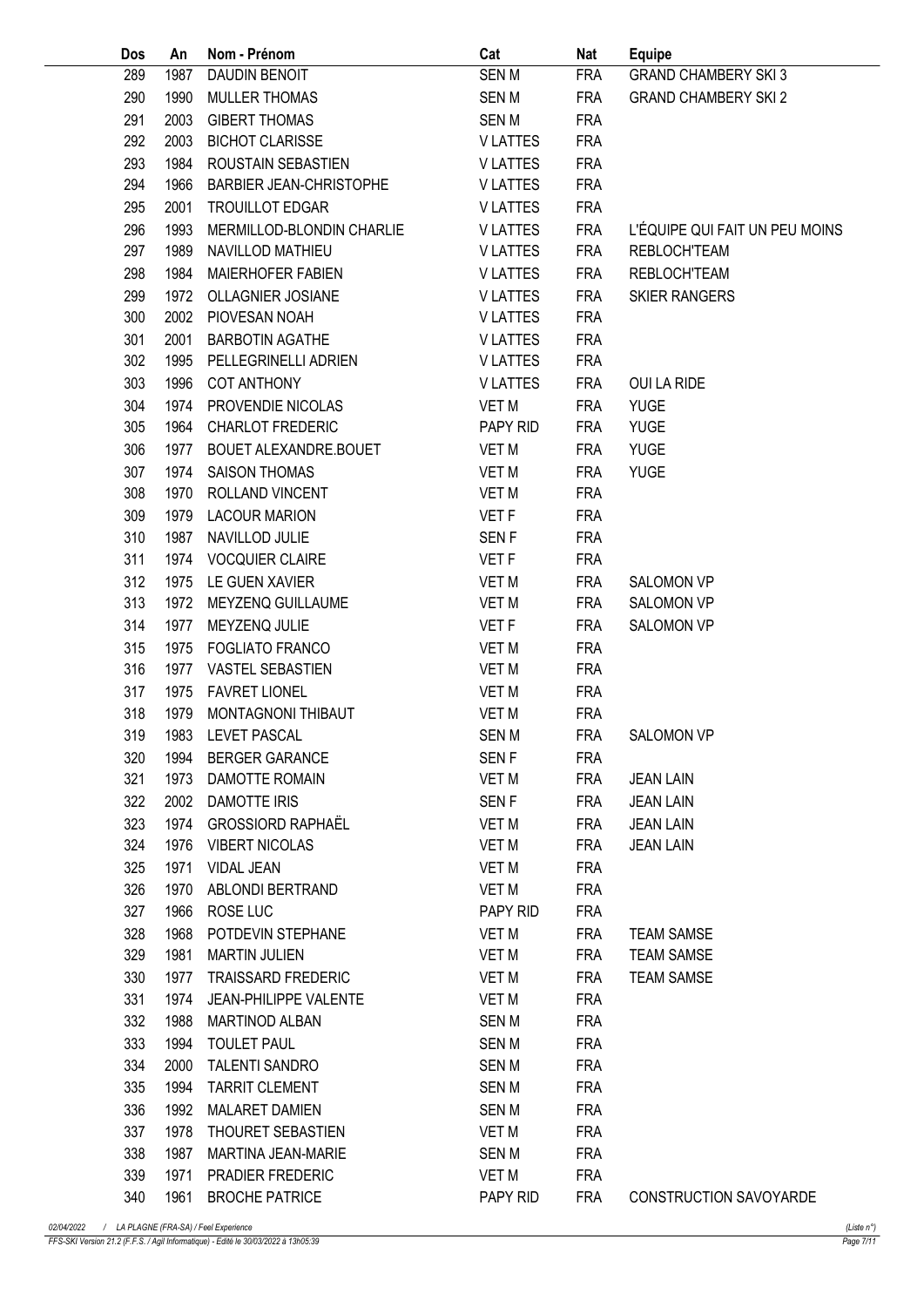| Dos | An   | Nom - Prénom                  | Cat              | Nat        | <b>Equipe</b>          |
|-----|------|-------------------------------|------------------|------------|------------------------|
| 341 | 1990 | <b>BROCHE HUGO</b>            | <b>SENM</b>      | <b>FRA</b> | CONSTRUCTION SAVOYARDE |
| 342 | 1963 | <b>BROCHE RICHARD</b>         | PAPY RID         | <b>FRA</b> | CONSTRUCTION SAVOYARDE |
| 343 | 1969 | <b>BRYKAJLO YVON</b>          | <b>VET M</b>     | <b>FRA</b> | CONSTRUCTION SAVOYARDE |
| 344 | 1989 | <b>GIAUSSERAN FABIEN</b>      | <b>SENM</b>      | <b>FRA</b> | <b>WAILER</b>          |
| 345 | 1965 | MAUBERT OLIVIER               | PAPY RID         | <b>FRA</b> | <b>WAILER</b>          |
| 346 | 1982 | <b>GUILLAUME DUMAS</b>        | <b>VET M</b>     | <b>FRA</b> |                        |
| 347 | 1984 | PESSEY JONATHAN               | <b>SENM</b>      | <b>FRA</b> |                        |
| 348 | 1996 | <b>BERTIN AUBRY</b>           | <b>SENM</b>      | <b>FRA</b> | <b>OUI LA RIDE</b>     |
| 349 | 1998 | NOUVEL SEBASTIEN              | <b>SENM</b>      | <b>FRA</b> | <b>OUI LA RIDE</b>     |
| 350 | 1996 | HIMPENS JONATHAN              | <b>SENM</b>      | <b>FRA</b> | OUI LA RIDE            |
| 351 | 1971 | ROUSSEAUX PIERRE-OLIVIER      | <b>VET M</b>     | <b>FRA</b> | <b>DOLIN</b>           |
| 352 | 1981 | PERTINANT ADRIEN              | VET M            | <b>FRA</b> |                        |
| 353 | 1978 | <b>BONNEVIE FREDERIC</b>      | <b>VET M</b>     | <b>FRA</b> |                        |
| 354 | 1975 | PRASLON EMMANUEL              | <b>VET M</b>     | <b>FRA</b> |                        |
| 355 | 1988 | <b>DUCRET MARTIN</b>          | <b>SENM</b>      | <b>FRA</b> | <b>TONTON CARTON</b>   |
| 356 | 1989 | REYNAUD GASPARD               | <b>SENM</b>      | <b>FRA</b> | <b>TONTON CARTON</b>   |
| 357 | 1989 | CHESNAIS JOHANN               | <b>SENM</b>      | <b>FRA</b> | <b>TONTON CARTON</b>   |
| 358 | 1984 | SOCQUET BENOIT                | <b>SENM</b>      | <b>FRA</b> |                        |
| 359 | 1988 | SOCQUET WILLIAM               | <b>SENM</b>      | <b>FRA</b> |                        |
| 360 | 1991 | RAVANEL LEO                   | <b>SENM</b>      | <b>FRA</b> |                        |
| 361 | 1991 | <b>COUTTET THEOPHILE</b>      | <b>SENM</b>      | <b>FRA</b> |                        |
| 362 | 1987 | PHILIAPART ERIC               | <b>SENM</b>      | <b>FRA</b> |                        |
| 363 | 1983 | TELLIER ELISABETH             | SEN <sub>F</sub> | <b>FRA</b> | LES ÉTOILES FILANTES   |
| 364 | 1982 | ABBOUD MARINE                 | VET F            | <b>FRA</b> | LES ÉTOILES FILANTES   |
| 365 | 1984 | TOURONDEL SANDIE              | SEN <sub>F</sub> | <b>FRA</b> | LES ÉTOILES FILANTES   |
| 366 | 1980 | <b>NAMIN CHARLES</b>          | <b>VET M</b>     | <b>FRA</b> |                        |
| 367 | 1981 | <b>VERDIN GUILLAUME</b>       | <b>VET M</b>     | <b>FRA</b> |                        |
| 368 | 1988 | JOURNALISTE 2 JOURNALISTE 2   | <b>SENM</b>      | <b>FRA</b> |                        |
| 369 | 1985 | JOURNALISTE 1 JOURNALISTE 1   | <b>SENM</b>      | <b>FRA</b> |                        |
| 370 | 1982 | CIFANI MICKAËL                | VET M            | <b>FRA</b> | <b>ENCORELÀ</b>        |
| 371 |      | 1985 FEJOZ GRÉGORY            | <b>SENM</b>      | <b>FRA</b> | ENCORELÀ               |
|     |      | 372 1979 FEJOZ BENOÎT         | VET M            | FRA        | ENCORELÀ               |
| 373 |      | 1979 DERRIER FRANK            | VET M            | <b>FRA</b> | ENCORELÀ               |
| 374 | 1973 | <b>FOURGOUS FREDERIC</b>      | VET M            | <b>FRA</b> | <b>FOURTYPLAGNE</b>    |
| 375 | 1972 | <b>MERLIN REGIS</b>           | <b>VET M</b>     | <b>FRA</b> | <b>FOURTYPLAGNE</b>    |
| 376 | 1976 | <b>FANTI MICHAEL</b>          | <b>VET M</b>     | <b>FRA</b> | LES AIGLES DE MANIGOD  |
| 377 | 1976 | STEPHANE PACCARD              | VET M            | <b>FRA</b> | LES AIGLES DE MANIGOD  |
| 378 | 1984 | MOREL ALLAN                   | SEN M            | <b>FRA</b> | LES ÉCHECS             |
| 379 | 1993 | <b>BILLARD BRUNO</b>          | <b>SENM</b>      | <b>FRA</b> | LES ÉCHECS             |
| 380 | 1992 | CUCHE RÉMI                    | <b>SEN M</b>     | <b>FRA</b> | LES ÉCHECS             |
| 381 |      | 1993 PERRET GENTIL BRICE      | SEN M            | <b>FRA</b> | LES ÉCHÉCS             |
| 382 | 1979 | BERNARD JULIEN                | VET M            | <b>FRA</b> | LES MAN'S GODINS       |
| 383 |      | 1974 PACCARD CHRISTOPHE       | VET M            | <b>FRA</b> | LES MAN_S GODINS       |
| 384 | 1994 | <b>BORIE ALEXIS</b>           | SEN M            | <b>FRA</b> | LES SUPER KLETS 1      |
| 385 | 1982 | PACCARD CYRILLE               | VET M            | <b>FRA</b> | <b>MAN'S GUEDIN</b>    |
| 386 |      | 1985 VACHERAND-DENAND MICKAEL | <b>SEN M</b>     | <b>FRA</b> | <b>MAN'S GUEDIN</b>    |
| 387 | 1984 | <b>JOSSERAND MATHIEU</b>      | SEN M            | <b>FRA</b> | <b>MAN'S GUEDIN</b>    |
| 388 | 1975 | BERNARD SYLVAIN               | VET M            | <b>FRA</b> | <b>MAN'S GUEDIN</b>    |
| 389 | 1981 | <b>GELIN DAVID</b>            | VET M            | <b>FRA</b> | <b>MCUBE</b>           |
| 390 | 1978 | <b>MILLION MATTHIEU</b>       | <b>VET M</b>     | <b>FRA</b> | <b>MCUBE</b>           |
| 391 | 1981 | <b>JAUFFRES OLIVIER</b>       | VET M            | <b>FRA</b> | <b>MCUBE</b>           |
| 392 |      | 1980 BESSOU AURELIEN          | VET M            | <b>FRA</b> | <b>MCUBE</b>           |
|     |      |                               |                  |            |                        |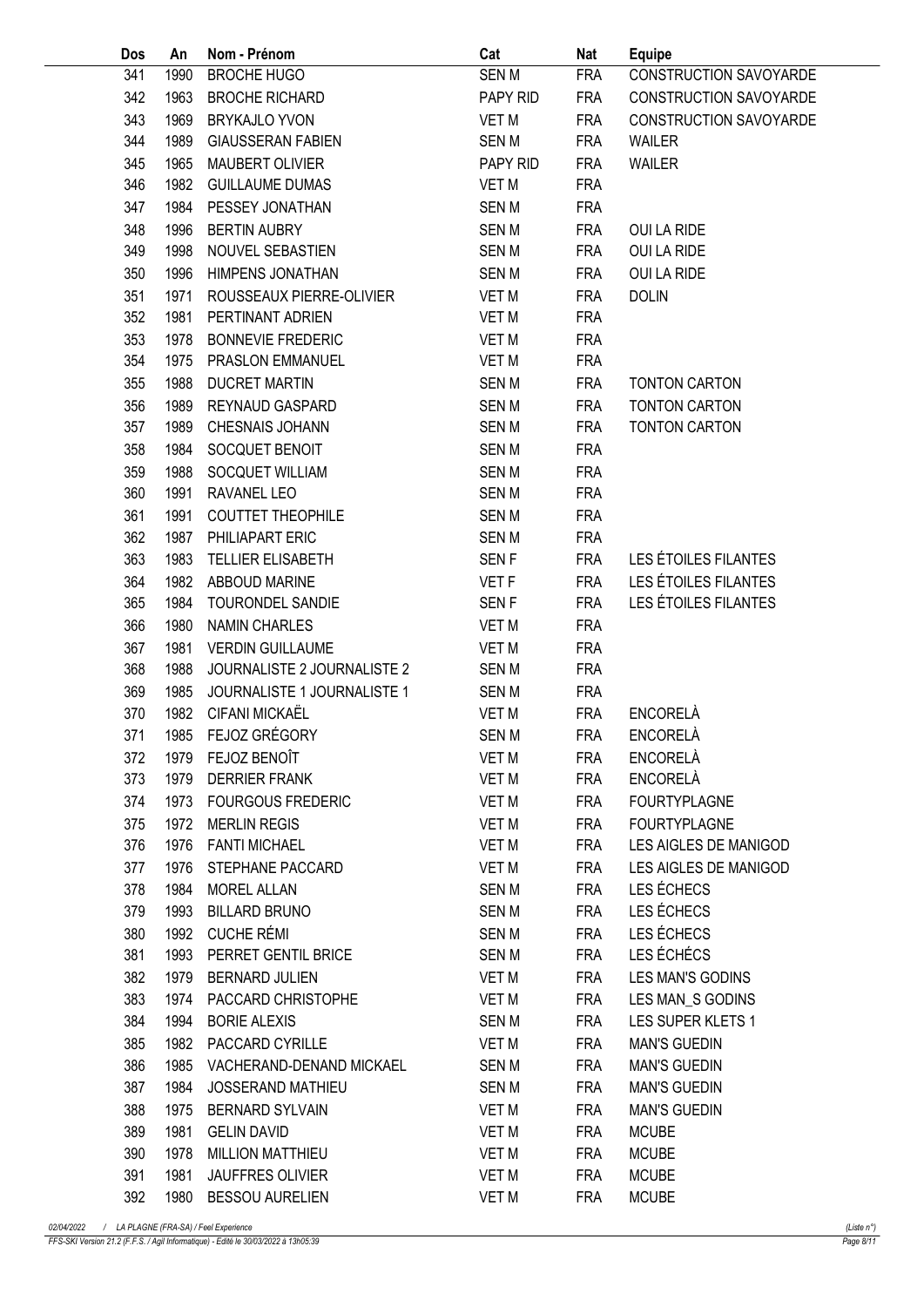| Dos | An   | Nom - Prénom                | Cat              | <b>Nat</b> | <b>Equipe</b>        |
|-----|------|-----------------------------|------------------|------------|----------------------|
| 393 | 1973 | JOUANNAUD BENJY             | <b>VET M</b>     | <b>FRA</b> | <b>REBLOCH'TEAM</b>  |
| 394 | 1992 | SALLET LUCAS                | <b>SENM</b>      | <b>FRA</b> | REBLOCH'TEAM         |
| 395 | 1979 | <b>SEMAY ANNE</b>           | VET <sub>F</sub> | <b>FRA</b> | <b>FOURTYPLAGNE</b>  |
| 396 | 1997 | <b>CHAUTEMPS CHARLOTTE</b>  | <b>SENF</b>      | <b>FRA</b> | LES SUPER KLETS 1    |
| 397 | 1999 | <b>DIGNE SOLENNE</b>        | <b>SENF</b>      | <b>FRA</b> | LES SUPER KLETS 1    |
| 398 | 2001 | <b>CARUSO MATHILDE</b>      | <b>SENF</b>      | <b>FRA</b> |                      |
| 399 | 1970 | <b>MARIN LAURENCE</b>       | VET <sub>F</sub> | <b>FRA</b> | NOT FAST BUT FURIOUS |
| 400 | 1983 | <b>HUDUT SEBASTIEN</b>      | <b>SENM</b>      | <b>FRA</b> |                      |
| 401 | 1996 | <b>STEVENIN ELIA</b>        | <b>SENM</b>      | <b>ITA</b> |                      |
| 402 | 1990 | <b>WATTELLIER GILLES</b>    | <b>SENM</b>      | <b>FRA</b> |                      |
| 403 | 1984 | <b>THIMEL YANNICK</b>       | <b>SENM</b>      | <b>FRA</b> |                      |
| 404 | 1996 | <b>MAULET CORENTIN</b>      | <b>SENM</b>      | <b>FRA</b> |                      |
| 405 | 1972 | DEWYSPELAERE LUCIE          | <b>VET M</b>     | <b>FRA</b> |                      |
| 406 | 1998 | <b>CHABRET PAUL</b>         | <b>SENM</b>      | <b>FRA</b> |                      |
| 407 | 1991 | PLUMEZ EMMANUEL             | <b>SENM</b>      | <b>FRA</b> |                      |
| 408 | 1973 | MASGRANGEAS PHIL            | VET M            | <b>FRA</b> |                      |
| 409 | 1987 | CAYREL GUILLAUME            | <b>SENM</b>      | <b>FRA</b> |                      |
| 410 | 1973 | <b>DUSANTER FREDERIC</b>    | VET M            | <b>FRA</b> | 3DUJO                |
| 411 | 1985 | THERY JONATHAN              | <b>SENM</b>      | <b>FRA</b> | 3DUJO                |
| 412 | 1971 | DUCHESNE ANTHONY            | VET M            | <b>FRA</b> | 3DUJO                |
| 413 | 1967 | <b>DUCLOS ALAIN</b>         | VET M            | <b>FRA</b> | 3DUJO                |
| 414 | 1997 | <b>CAPONI QUENTIN</b>       | <b>SENM</b>      | <b>FRA</b> | NOT FAST BUT FURIOUS |
| 415 | 1998 | RUNDSTADLER MANDY           | <b>SENM</b>      | <b>FRA</b> | NOT FAST BUT FURIOUS |
| 416 | 1986 | DALLE YOANN                 | <b>SENM</b>      | <b>FRA</b> | PILIERS DU SOULIER   |
| 417 | 1986 | <b>ARBEZ EMILIEN</b>        | <b>SENM</b>      | <b>FRA</b> | PILIERS DU SOULLIER  |
| 418 | 1986 | <b>BELLITY ALEXANDRE</b>    | <b>SENM</b>      | <b>FRA</b> |                      |
| 419 | 1989 | VALETTE MOREL ANTOINE       | <b>SEN M</b>     | <b>FRA</b> |                      |
| 420 | 1989 | <b>VENCHIARUTTI VINCENT</b> | <b>SENM</b>      | <b>FRA</b> |                      |
| 421 | 1989 | <b>VALENTIN RODOLPHE</b>    | <b>SENM</b>      | <b>FRA</b> |                      |
| 422 | 1969 | <b>BESSON FRANCK</b>        | VET M            | <b>FRA</b> |                      |
| 423 | 1970 | <b>PARDON EMMANUEL</b>      | <b>VET M</b>     | <b>FRA</b> |                      |
| 424 |      | 1987 GONNACHON YOANN        | SEN M            | <b>FRA</b> |                      |
| 425 | 1996 | BRÉGOU ANNE-SOLÈNE          | SEN F            | SUI        |                      |
| 426 | 1957 | PESTY ROLAND                | PAPY RID         | <b>FRA</b> |                      |
| 427 | 1998 | <b>LOURY LUCAS</b>          | <b>SEN M</b>     | <b>FRA</b> |                      |
| 428 | 1987 | PELLICOT JOHANN             | <b>SENM</b>      | <b>FRA</b> |                      |
| 429 | 2003 | SIMON TOM                   | <b>SEN M</b>     | <b>FRA</b> |                      |
| 430 | 1968 | <b>BROYER PATRICK</b>       | VET M            | <b>FRA</b> |                      |
| 431 | 1966 | VEYRAT-MASSON JEROME        | PAPY RID         | <b>FRA</b> |                      |
| 432 | 1980 | <b>CAVALADE MAXENCE</b>     | VET M            | <b>FRA</b> |                      |
| 433 | 1995 | PELTIER RÉMI                | SEN M            | <b>FRA</b> |                      |
| 434 | 1992 | <b>BAUDOIN LOIC</b>         | <b>SEN M</b>     | <b>FRA</b> |                      |
| 435 | 1966 | DAUMAS FABIENNE             | <b>MAMY RID</b>  | <b>FRA</b> |                      |
| 436 | 1974 | PILLET ERIC                 | VET M            | <b>FRA</b> |                      |
| 437 | 1993 | <b>COIN ANTOINE</b>         | <b>SEN M</b>     | <b>FRA</b> |                      |
| 438 | 1980 | <b>CREST THOMAS</b>         | VET M            | <b>FRA</b> |                      |
| 439 | 2003 | <b>DEMORTIERE ALEXIS</b>    | SEN M            | <b>FRA</b> |                      |
| 440 | 1985 | ROIGÉ VINCENT               | <b>SENM</b>      | <b>FRA</b> |                      |
| 441 | 1972 | TONSO IVAN                  | VET M            | <b>FRA</b> |                      |
| 442 | 2000 | BRÉGOU TIPHAINE             | SEN <sub>F</sub> | <b>SUI</b> |                      |
| 443 | 1999 | SERTIC CHARLOTTE            | SEN <sub>F</sub> | <b>SUI</b> |                      |
| 444 | 2001 | <b>DUBOIS JULIETTE</b>      | SEN <sub>F</sub> | <b>FRA</b> |                      |
|     |      |                             |                  |            |                      |

FFS-SKI Version 21.2 (F.F.S. / Agil Informatique) - Edité le 30/03/2022 à 13h05:39 Page 9/11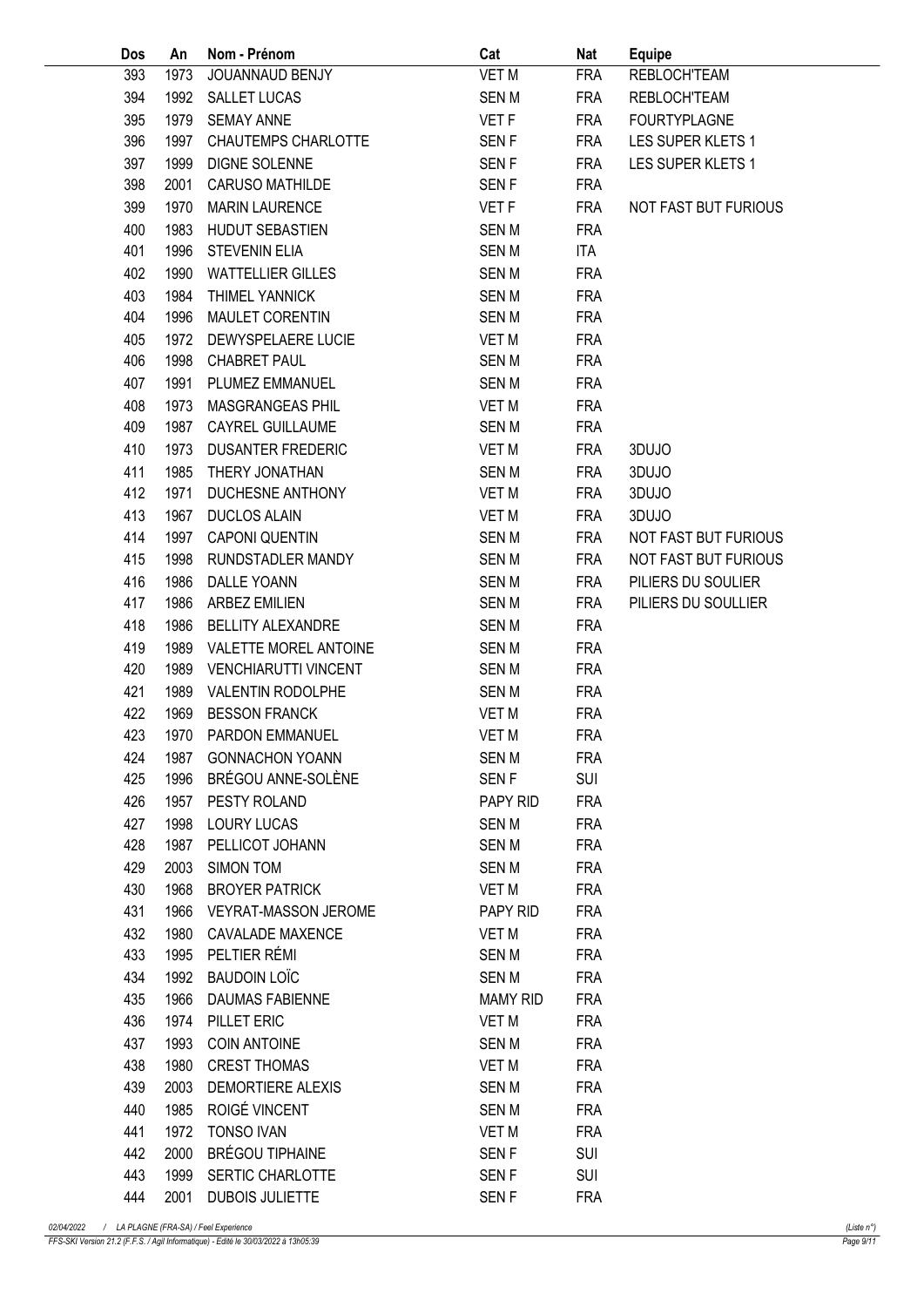| Dos | An   | Nom - Prénom                   | Cat              | <b>Nat</b> | <b>Equipe</b> |
|-----|------|--------------------------------|------------------|------------|---------------|
| 445 | 1990 | DÉCHELETTE VICTOR              | <b>SENM</b>      | <b>FRA</b> |               |
| 446 | 1988 | ROSE THIBAULT                  | <b>SENM</b>      | <b>FRA</b> |               |
| 447 | 1964 | <b>MAULIN PATRICK</b>          | PAPY RID         | <b>FRA</b> |               |
| 448 | 2003 | <b>JOUKOFF ROBIN</b>           | <b>SENM</b>      | <b>FRA</b> |               |
| 449 | 1989 | <b>GONNACHON CORALINE</b>      | SEN <sub>F</sub> | <b>FRA</b> |               |
| 450 | 1982 | REBOUSSIN CLÉMENT              | VET M            | <b>FRA</b> |               |
| 451 | 1992 | DREZET TIMOTHÉ                 | <b>SENM</b>      | <b>FRA</b> |               |
| 452 | 1979 | STIEBER MÉLANIE                | VET <sub>F</sub> | <b>FRA</b> |               |
| 453 | 1987 | <b>WALLE MATTHIEU</b>          | <b>SENM</b>      | <b>FRA</b> |               |
| 454 | 1984 | ROUX RÉMI                      | <b>SENM</b>      | <b>FRA</b> |               |
| 455 | 1987 | <b>BERGNES ROMAIN</b>          | <b>SENM</b>      | <b>FRA</b> |               |
| 456 | 1963 | <b>RIGNOT PHILIPPE</b>         | PAPY RID         | <b>FRA</b> |               |
| 457 | 1983 | <b>BORLET DAMIEN</b>           | <b>SENM</b>      | <b>FRA</b> |               |
| 458 | 2002 | <b>MAYET TOM</b>               | <b>SENM</b>      | <b>FRA</b> |               |
| 459 | 1969 | PLAUT DAVID                    | <b>VET M</b>     | <b>FRA</b> |               |
|     | 1994 | <b>JOBERT LOLA</b>             |                  |            |               |
| 460 |      |                                | SEN <sub>F</sub> | <b>FRA</b> |               |
| 461 | 1998 | <b>MAULIN LEONARD</b>          | <b>SENM</b>      | <b>FRA</b> |               |
| 462 | 1997 | <b>MERCIER AXELLE</b>          | SEN <sub>F</sub> | <b>FRA</b> |               |
| 463 | 1993 | <b>HERMAN AUBIN</b>            | <b>SENM</b>      | <b>FRA</b> |               |
| 464 | 2003 | TONSO CHLOÉ                    | SEN <sub>F</sub> | <b>FRA</b> |               |
| 465 | 1986 | <b>DELAUME ROMAIN</b>          | <b>SENM</b>      | <b>FRA</b> |               |
| 466 | 1982 | <b>CLARET NOEMIE</b>           | VET <sub>F</sub> | <b>FRA</b> |               |
| 467 | 1972 | <b>BUISSON DAVID</b>           | <b>VET M</b>     | <b>FRA</b> |               |
| 468 | 1999 | <b>SIMON NICOLAS</b>           | <b>SENM</b>      | <b>FRA</b> |               |
| 469 | 1990 | POËTTOZ ROBIN                  | <b>SENM</b>      | <b>FRA</b> |               |
| 470 | 1977 | BURGAT-CHARVILLON STÉPHANE     | <b>VET M</b>     | <b>FRA</b> |               |
| 471 | 2003 | <b>CORNELIS MARIE</b>          | SEN <sub>F</sub> | <b>FRA</b> |               |
| 472 | 1991 | <b>TOUBIN GUILLAUME</b>        | <b>SENM</b>      | <b>FRA</b> |               |
| 473 | 1983 | <b>ROUX ANTOINE</b>            | <b>SENM</b>      | <b>FRA</b> |               |
| 474 | 1985 | NECHAD AUGUSTIN                | <b>SENM</b>      | <b>FRA</b> |               |
| 475 |      | 1988 SCHWENZFEIER ROMARY       | <b>SENM</b>      | <b>FRA</b> |               |
| 476 |      | 1983 FRANC JULIEN              | SEN M            | <b>FRA</b> |               |
| 477 | 1981 | <b>JORCIN NICOLAS</b>          | VET M            | <b>FRA</b> |               |
| 478 | 1968 | <b>GUITTAT LAURENT</b>         | VET M            | <b>FRA</b> |               |
| 479 | 1962 | <b>GONNACHON PASCAL</b>        | PAPY RID         | <b>FRA</b> |               |
| 480 | 2000 | <b>MILLION AUGUSTIN</b>        | <b>SENM</b>      | <b>FRA</b> |               |
| 481 | 1970 | <b>CAYRE LIONEL</b>            | VET M            | <b>FRA</b> |               |
| 482 | 1970 | <b>MORGNIEU SERGE</b>          | VET M            | <b>FRA</b> |               |
| 483 | 1996 | <b>COMTE JULIEN</b>            | SEN M            | <b>FRA</b> |               |
| 484 | 1964 | LAGUILLAUMY PIERRE             | PAPY RID         | <b>FRA</b> |               |
| 485 | 1985 | SIVERA ROBIN                   | <b>SENM</b>      | <b>FRA</b> |               |
| 486 | 1972 | LECHAUX JULIEN                 | VET M            | <b>FRA</b> |               |
| 487 | 1996 | REGOUBY HUGUES                 | <b>SENM</b>      | <b>FRA</b> |               |
| 488 | 1990 | TOURNEBIZE CHARLIE             | <b>SEN M</b>     | <b>FRA</b> |               |
| 489 | 1997 | BEDA HUGO                      | SEN M            | <b>FRA</b> |               |
| 490 | 1990 | <b>BRUN BENJAMIN</b>           | SEN M            | <b>FRA</b> |               |
| 491 | 1972 | <b>CHEBANIER LAURENT</b>       | VET M            | <b>FRA</b> |               |
| 492 | 1960 | VISSIO ROGER-ROCH              | PAPY RID         | <b>FRA</b> |               |
| 493 | 1968 | SACCHET FABRIZIO               | VET M            | <b>FRA</b> |               |
| 494 | 1979 | MOUNET JULIEN                  | VET M            | <b>FRA</b> |               |
| 495 | 1994 | DAVID GUILLAUME                | <b>SEN M</b>     | <b>FRA</b> |               |
| 496 |      | 2002 VALADOUX-MIDOL LILOU LUCE | SEN <sub>F</sub> | <b>FRA</b> |               |
|     |      |                                |                  |            |               |